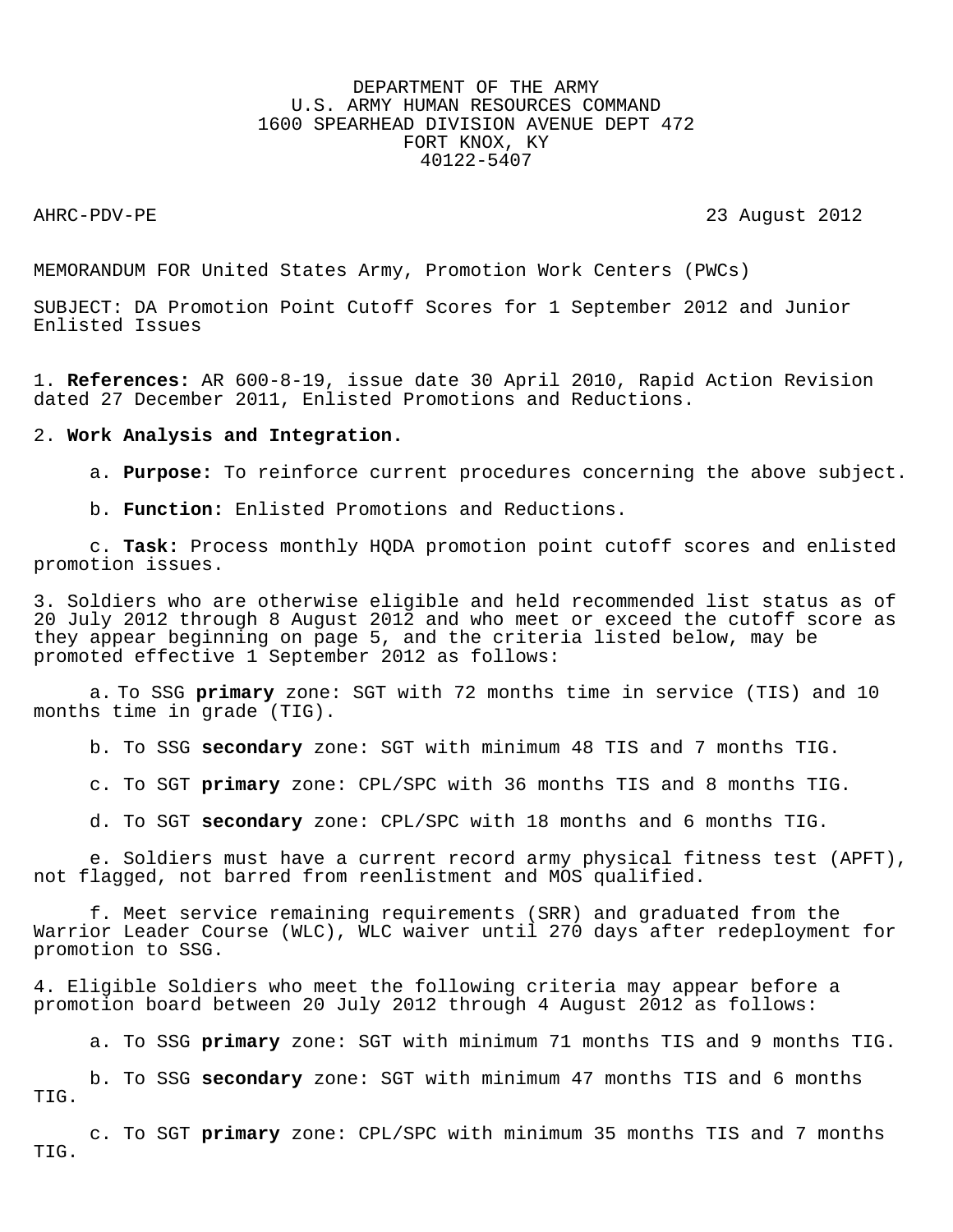SUBJECT: DA Promotion Point Cutoff Scores for 1 September 2012 and Junior Enlisted Issues

 d. To SGT **secondary** zone: CPL/SPC with minimum 17 months TIS and 5 months TIG.

5. **SPC Waiver Information**: The Directorate of Military Personnel Management (DMPM), Army G1 has announced the variable specialist waiver ceiling percentage is 17%, IAW AR 600-8-19, paragraph 2-5*h*.

BY THE ORDER OF THE SECRETARY OF THE ARMY:

 TAMARA J. GREGORY Sergeant Major, USA Chief, Enlisted Promotions Promotions Branch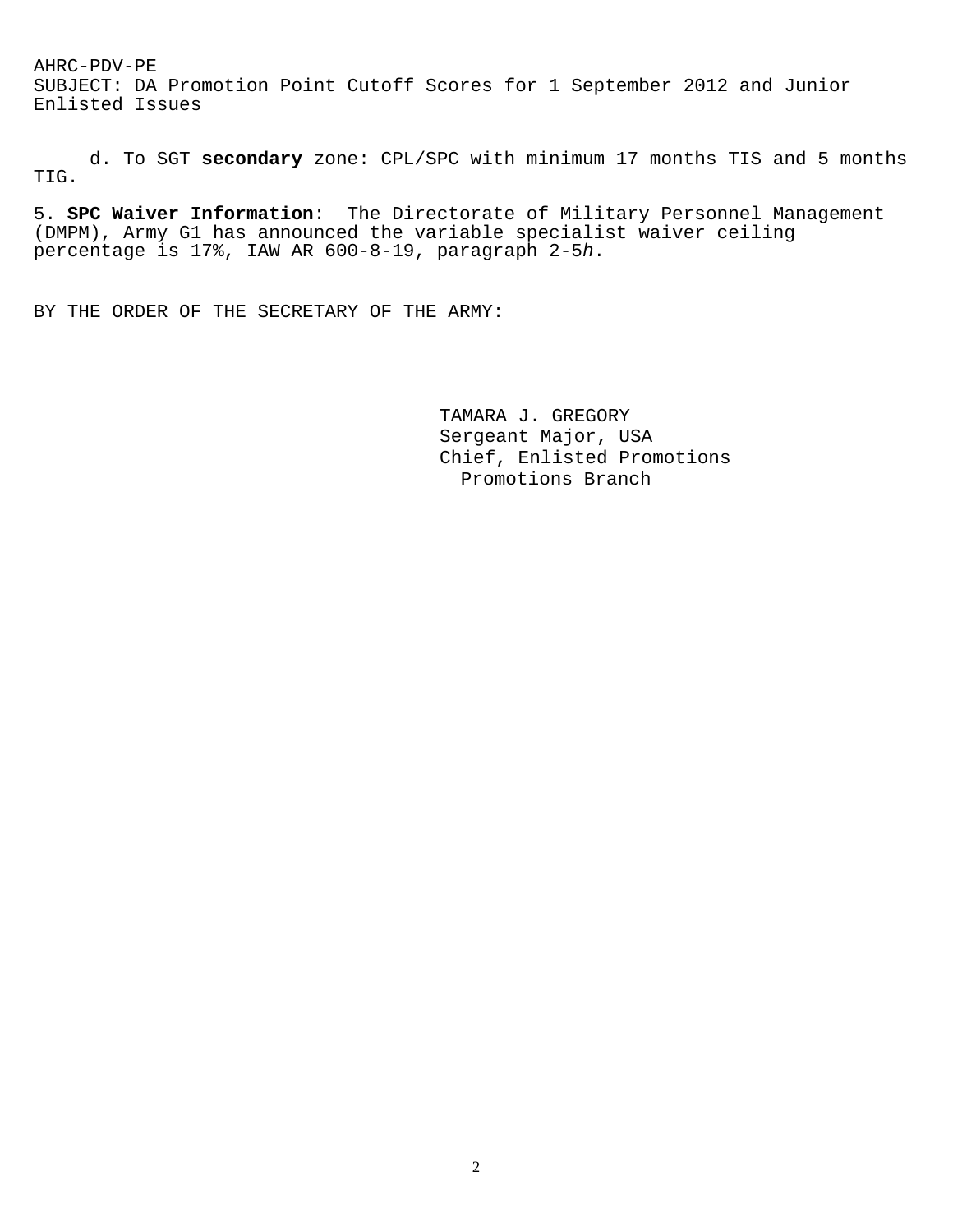SUBJECT: DA Promotion Point Cutoff Scores for 1 September 2012 and Junior Enlisted Issues

### **REMINDERS/GENERAL INFORMATION:**

1. Milper Messages – Unit S1/MPD personnel and Soldiers should review the following messages:

 a. Milper Message 12-023, 12-167, 12-189, 12-190,12-191, 12-240, 12-241, 12-242, 12-243, 11-233, 11-306, 11-343, and 11-377.

2. CLI Promotions - When an MOS fails to achieve 100% strength with promotions from boarded Soldiers, then CLI promotions may be authorized. Sufficient CLI promotions may be authorized to bring the MOS/GR up to, but no more than, 100% strength. The primary zone cutoff will appear as 39 for SGT and 14 for SSG. A Soldier can only be promoted if he or she has a DOR on or before the DOR specified under that Soldier's MOS on page 9 of this memorandum and if he or she appears on the by-name list. Both criteria must be met in order for the Soldier to be promoted under CLI. If the MOS/GR fails to achieve 100% even with CLI promotions the MOS will be designated as a STAR MOS indicating a promotion shortage in the Army.

3. **PPW Access -** BDE/BN and MPD users who do not have access to the PPW are required to submit requests for access using the request memo on the HRC website, <https://www.hrc.army.mil/TAGD/Enlisted%20Selections%20and%20Promotions> Please email your response to [usarmy.knox.hrc.mbx.tagd-jr-enlisted-promotions@mail.mil](mailto:usarmy.knox.hrc.mbx.tagd-jr-enlisted-promotions@mail.mil) with the subject line: "PPW Access".

4. For junior enlisted promotion inquiries, S1/Military Personnel Division (MPD) email [usarmy.knox.hrc.mbx.tagd-jr-enlisted-promotions@mail.mil](mailto:usarmy.knox.hrc.mbx.tagd-jr-enlisted-promotions@mail.mil)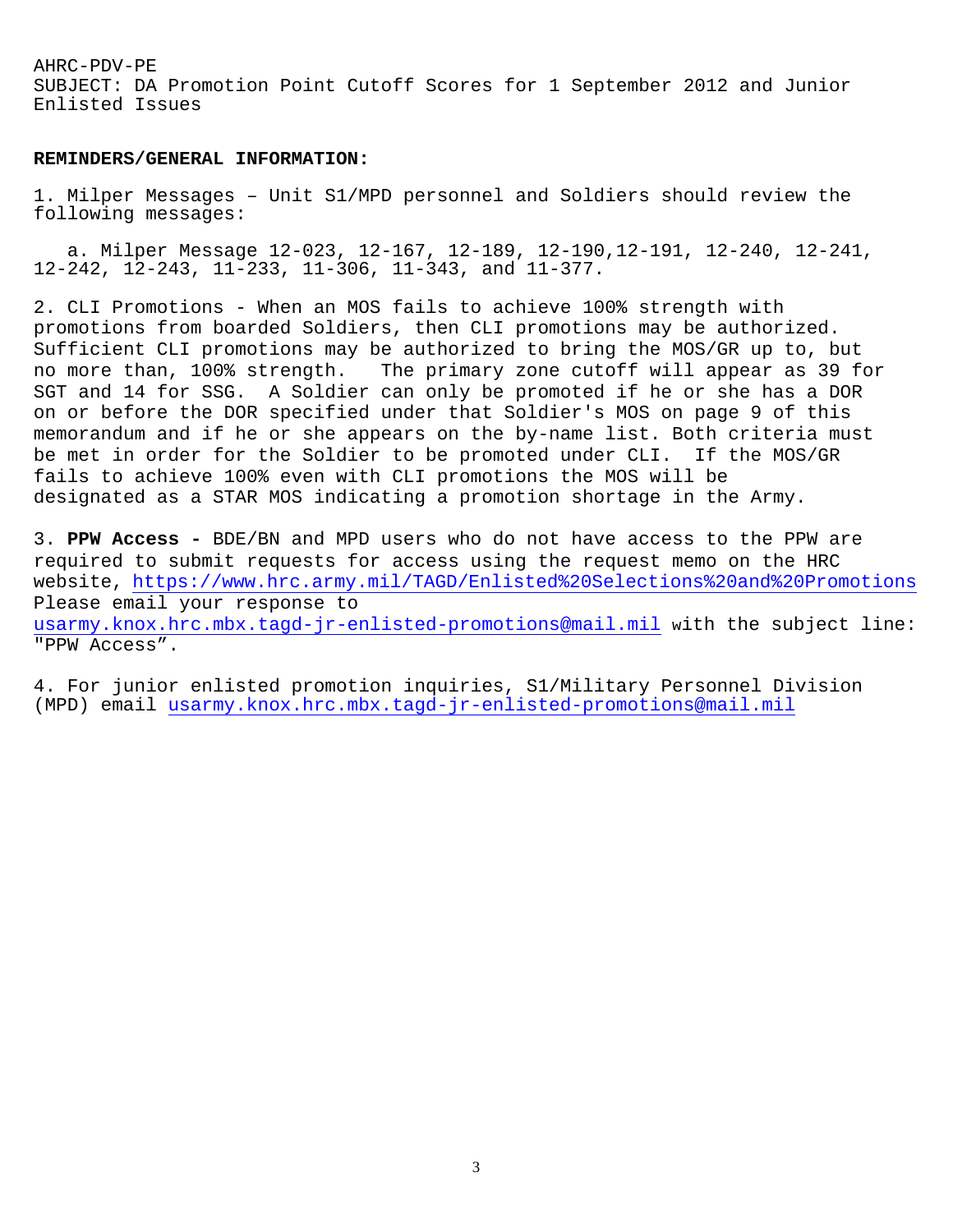SUBJECT: DA Promotion Point Cutoff Scores for 1 September 2012 and Junior Enlisted Issues

## **Common Administrative Record Corrections (ARC) Disapproval Reasons**

1. MEL/MES codes for Warrior Leaders Course (WLC) are not updated – Soldiers, S1 and Military Personnel Divisions (MPD) can verify MEL/MES code updates on the Enlisted Record Brief (ERB). S1 and MPD personnel can verify the MEL/MES codes in the Enlisted Distribution Assignment System (EDAS) on the PT screen.

a. ERB - Section VI - Military Education.

 1) MEL/MES – If the MEL/MES codes were updated, this section will reflect "WARRIOR LDR/GRADUATED".

2) Course – If updated will reflect "WARRIOR LEADER CRS".

- b. EDAS PT screen.
	- 1) MEL: X code for Warrior Leader Course.
	- 2) MES: 1 code for Graduated.

 c. If the MEL/MES on the ERB does not reflect "WARRIOR LDR/GRADUATED" or MEL: X and MES: 1 in EDAS send a copy of the DA Form 1059 to the NCOES branch at [usarmy.knox.hrc.mbx.epmd-ncoes-operations@mail.mil.](mailto:usarmy.knox.hrc.mbx.epmd-ncoes-operations@mail.mil) The NCOES branch will update the MEL/MES codes. This is also addressed in MILPER Message 11-233.

2. Unit S1 and MPDs fail to promote or deny promotion in EDAS. When a Soldier is selected by HRC for promotion a promotion projection date (PRJPDT) is generated in EDAS. When a Soldier has a PRJPDT in EDAS one of two things must happen, if not the Soldier will not be looked at for future promotions.

 a. The unit S1 or MPD will promote the Soldier on the PM screen in EDAS by entering the code "M" where it reads "IF ELIGIBLE AFTER LOCAL CHECKS ARE MADE, ENTER PROMOTION REASON TO PROMOTE" hit enter and F2 to submit.

 1) Promotions delayed more than 30 days must be emailed to [usarmy.knox.hrc.mbx.tagd-jr-enlisted-promotions@mail.mil.](mailto:usarmy.knox.hrc.mbx.tagd-jr-enlisted-promotions@mail.mil) IAW AR 600-8-19 paragraph 1-8, (2) promotions to SGT cannot be older than the first day of the thirteenth month.

 b. If there is a valid reason for non-promotion, the S1 or MPD must enter a reason code IAW AR 600-8-19, table 3-1 on the PM screen in EDAS, at the bottom of the screen where it states "IF NOT PROMOTED, ENTER NON-PROMOTION REASON" hit enter and F2 to submit.

4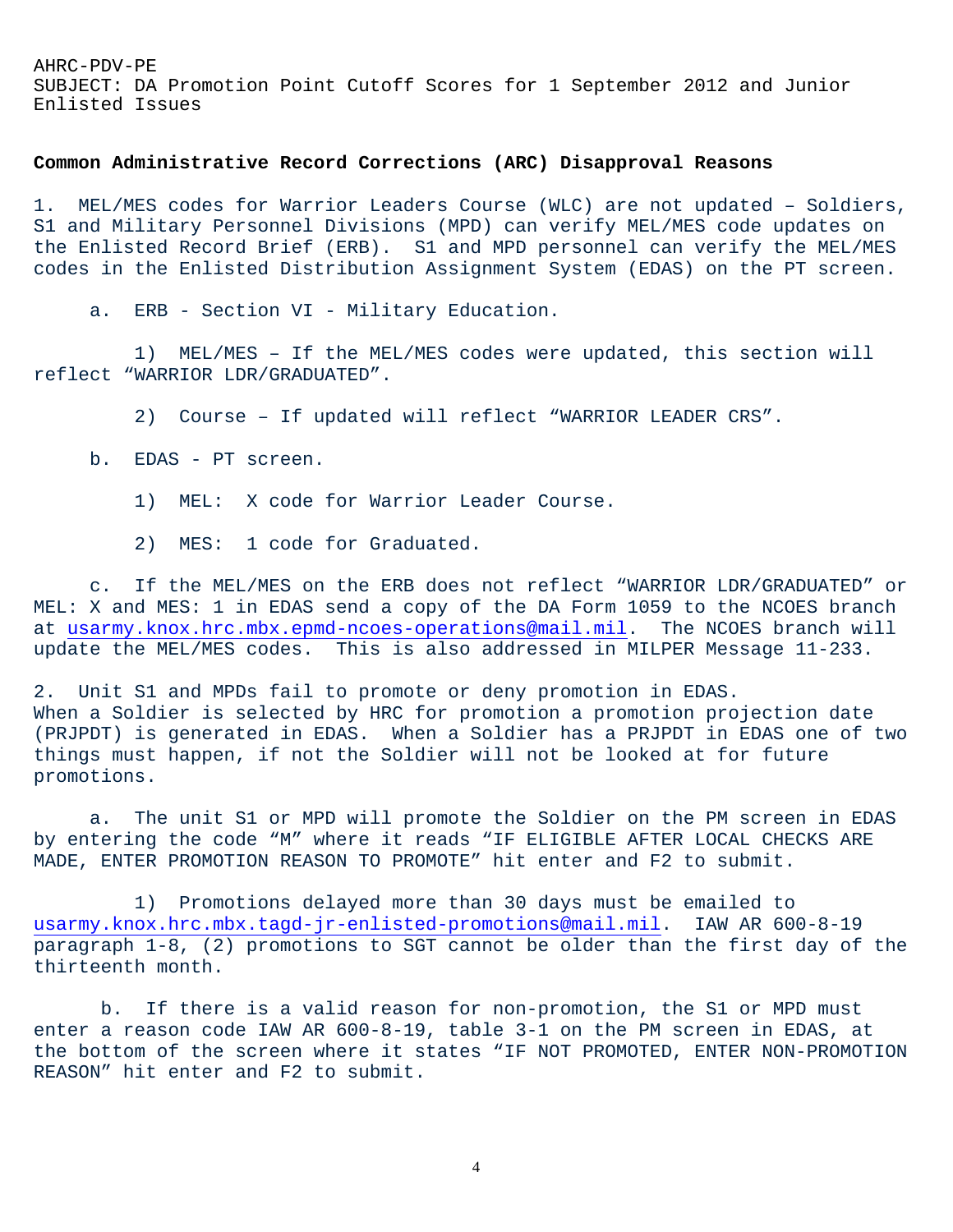SUBJECT: DA Promotion Point Cutoff Scores for 1 September 2012 and Junior Enlisted Issues

|                                                                                   | <b>CUT-OFF SCORES</b> |                        |              |            |                | PROMOTION QUALIFICATION SCORES FOR PROMOTION DURING SEPTEMBER 2012<br>ELIGIBLES ON LIST |                       |                |  | <b>PROMOTIONS</b><br>(EST) |                |                           |                          |
|-----------------------------------------------------------------------------------|-----------------------|------------------------|--------------|------------|----------------|-----------------------------------------------------------------------------------------|-----------------------|----------------|--|----------------------------|----------------|---------------------------|--------------------------|
|                                                                                   | $\ldots$ SGT          |                        | $\ldots$ SSG |            | $\ldots$ SGT   |                                                                                         | $\ldots$ SSG $\ldots$ |                |  | $\ldots$ SGT               |                | $\ldots$ SSG $\ldots$     |                          |
| MOS                                                                               | PZ                    | $\mathbf{S}\mathbf{Z}$ | PZ           | SZ         | PZ             | SZ                                                                                      | PZ                    | SZ             |  | ${\bf P}{\bf Z}$           | SZ             | ${\bf P}{\bf Z}$          | SZ                       |
| 09L                                                                               | 223                   | 256                    | 14           | 15         | $\mathbf 1$    | $\overline{4}$                                                                          | $\mathbf 0$           | $\mathbf 0$    |  | $\mathbf 1$                | $\overline{4}$ | $\mathbf 0$               | $\mathbf 0$              |
| 11B                                                                               | 421                   | 422                    | 468          | 470        | 477            | 209                                                                                     | 618                   | 352            |  | 166                        | 53             | 83                        | 44                       |
| 11C                                                                               | 465                   | 500                    | 370          | 370        | 81             | 10                                                                                      | 20                    | 15             |  | 10                         | $\overline{2}$ | 13                        | $\mathsf 9$              |
| 12B                                                                               | 413                   | 414                    | 472          | 566        | 93             | 48                                                                                      | 161                   | 66             |  | 12                         | 15             | 16                        | 1                        |
| $12C+$                                                                            | 39                    | 40                     | 320          | 320        | 9              | $\overline{0}$                                                                          | 7                     | 4              |  | 9                          | 0              | $\overline{2}$            | $\mathbf 2$              |
| 12D                                                                               | 39                    | 40                     | 14           | 15         | $\overline{0}$ | $\mathbf 1$                                                                             | $\mathsf{O}$          | 0              |  | $\overline{0}$             | 1              | 0                         | $\mathsf 0$              |
| 12H                                                                               | NA                    | ΝA                     | 348          | 407        | NA             | ΝA                                                                                      | 11                    | 4              |  | ΝA                         | NA             | 7                         | 3                        |
| 12K                                                                               | 275                   | 798                    | ΝA           | NA         | 2              | $\mathsf 0$                                                                             | NA                    | ΝA             |  | $\overline{2}$             | 0              | NA                        | NA                       |
| 12M                                                                               | 206                   | 798                    | 14           | 15         | 2              | 0                                                                                       | $\overline{0}$        | $\overline{0}$ |  | 2                          | 0              | $\mathsf 0$               | $\mathbf 0$              |
| 12N                                                                               | 364                   | 383                    | 798          | 798        | 41             | 9                                                                                       | 86                    | 49             |  | 12                         | 4              | 0                         | $\overline{0}$           |
| 12P                                                                               | 798                   | 798                    | 513          | 798        | $\mathbf 0$    | 0                                                                                       | 25                    | $\mathbf 1$    |  | 0                          | 0              | 2                         | $\mathbf 0$              |
| 12R                                                                               | 268                   | 268                    | NA           | ΝA         | 0              | 2                                                                                       | ΝA                    | ΝA             |  | 0                          | 2              | NA                        | ΝA                       |
| 12T                                                                               | 798                   | 798                    | 14           | 15         | 4              | 2                                                                                       | 0                     | $\overline{0}$ |  | 0                          | 0              | $\overline{0}$            | $\overline{0}$           |
| 12V                                                                               | 798                   | 798<br>417             | 798          | 798        | 2<br>39        | $\mathbf{1}$<br>8                                                                       | 4                     | $\overline{0}$ |  | 0<br>11                    | 0<br>2         | 0                         | $\overline{0}$           |
| 12W<br>12Y                                                                        | 417<br>433            | 798                    | ΝA<br>318    | ΝA<br>372  | 14             | 7                                                                                       | ΝA<br>5               | ΝA<br>6        |  | 5                          | 0              | ΝA<br>3                   | NA<br>$\mathbf 1$        |
| 13B                                                                               | 457                   | 457                    | 467          | 471        | 69             | 37                                                                                      | 122                   | 110            |  | 8                          | 2              | 12                        | 6                        |
| 13D                                                                               | 525                   | 528                    | 379          | 379        | 125            | 31                                                                                      | 19                    | 8              |  | 10                         | 1              | 8                         | 6                        |
| $13F+$                                                                            | 39                    | 40                     | 391          | 391        | 49             | 12                                                                                      | 47                    | 33             |  | 49                         | 12             | 8                         | $\mathbf 2$              |
| 13M                                                                               | 798                   | 798                    | 485          | 798        | 6              | 7                                                                                       | 29                    | 9              |  | 0                          | 0              | 1                         | $\mathbf 0$              |
| 13P                                                                               | 399                   | 435                    | 389          | 798        | 10             | 5                                                                                       | 11                    | 3              |  | 2                          | 1              | 2                         | 0                        |
| 13R                                                                               | 321                   | 798                    | 266          | 798        | $\overline{3}$ | 0                                                                                       | 3                     | 1              |  | 3                          | 0              | 3                         | 0                        |
| 13T                                                                               | 588                   | 798                    | 798          | 798        | 15             | 6                                                                                       | 41                    | 4              |  | 1                          | 0              | 0                         | $\Omega$                 |
| 14E                                                                               | 410                   | 410                    | 222          | 798        | 24             | 8                                                                                       | 5                     | 0              |  | 4                          | 1              | 5                         | $\Omega$                 |
| 14G                                                                               | 345                   | 345                    | 418          | 798        | 21             | 5                                                                                       | 25                    | 6              |  | 6                          | 5              | 3                         | 0                        |
| $14H*$                                                                            | 217                   | 217                    | 14           | 15         | 4              | 11                                                                                      | 8                     | 0              |  | 4                          | 11             | 8                         | 0                        |
| 14S                                                                               | 260                   | 260                    | 798          | 798        | $\mathbf 1$    | 3                                                                                       | 26                    | 4              |  | 1                          | 3              | $\Omega$                  | 0                        |
| 14T                                                                               | 369                   | 397                    | 235          | 235        | 32             | 11                                                                                      | 5                     | 4              |  | 9                          | 4              | 5                         | 4                        |
| 15B                                                                               | 504                   | 579                    | 477          | 567        | 40             | 7                                                                                       | 9                     | 6              |  | 7                          | 1              | 3                         | $\mathbf 1$              |
| 15D                                                                               | 543                   | 798                    | 667          | 798        | 30             | $\overline{2}$                                                                          | 21                    | 0              |  | 1                          | 0              | 2                         | 0                        |
| 15E                                                                               | 447                   | 798                    | 798          | 798        | 14             | 5                                                                                       | $\overline{4}$        | 2              |  | 3                          | 0              | 0                         | 0                        |
| 15F                                                                               | 499                   | 798                    | 512          | 798        | 17             | 3                                                                                       | 14                    | 2              |  | 4                          | 0              | 3                         | 0                        |
| 15G                                                                               | 474                   | 798                    | 565          | 798        | 16             | 5                                                                                       | 9                     | $\mathbf 1$    |  | 1                          | 0              | 1                         | 0                        |
| 15H                                                                               | 423                   | 423                    | 510          | 538        | 11             | $\mathfrak{Z}$                                                                          | 11                    | $\, 8$         |  | 3                          |                | 3                         | 1                        |
| 15J                                                                               | 509                   | 798                    | 489          | 798        | 40             | 10                                                                                      | 12                    | 5              |  | 4                          | 0              | 3                         | $\mathbf 0$              |
| $15N+$                                                                            | 39                    | 40                     | 798          | 798        | 5              | $\mathsf{O}$                                                                            | 21                    | 4              |  | 5                          | 0              | 0                         | 0                        |
| 15P                                                                               | 520                   | 798                    | 578          | 798        | 99             | 13                                                                                      | 65                    | $\overline{4}$ |  | 10                         | 0              | $\overline{4}$            | $\mathsf 0$              |
| 15Q                                                                               | 370                   | 388                    | 360          | 360        | 15             | $\mathbf{2}$                                                                            | $\overline{4}$        | 3              |  | 6                          | 2              | 4                         | 3                        |
| 15R                                                                               | 798                   | 798                    | 625          | 798        | 133            | 22                                                                                      | 83                    | 6<br>13        |  | $\mathsf 0$                | 0              | $\sqrt{2}$<br>$\mathbf 1$ | $\mathsf{O}\xspace$      |
| 15S<br>15T                                                                        | 798<br>485            | 798<br>627             | 658<br>531   | 798<br>798 | 10<br>163      | $\mathbf 1$<br>23                                                                       | 54<br>159             | 23             |  | 0<br>32                    | 0              | 28                        | 0<br>$\mathsf{O}\xspace$ |
| 15U                                                                               | 325                   | 377                    | 463          | 501        | 21             | $\,8\,$                                                                                 | 65                    | 15             |  | 17                         | 1<br>4         | 10                        | 3                        |
| $15W*$                                                                            | 155                   | 155                    | 14           | 15         | $\mathbf{2}$   | 8                                                                                       | $\,8\,$               | 2              |  | 2                          | 8              | 8                         | $\overline{a}$           |
| 15Y                                                                               | 324                   | 798                    | 571          | 798        | $\overline{c}$ | 0                                                                                       | 32                    | 3              |  | 2                          | 0              | $\mathbf{2}$              | $\mathsf{O}$             |
| $18B*$                                                                            | 798                   | 798                    | 14           | 15         | 0              | 0                                                                                       | 1                     | 3              |  | 0                          | 0              | 1                         | 3                        |
| 18C                                                                               | 798                   | 798                    | 14           | 15         | 0              | 0                                                                                       | 3                     | 1              |  | 0                          | 0              | 3                         | $\mathbf 1$              |
| 18D                                                                               | 798                   | 798                    | 14           | 15         | 1              | 0                                                                                       | 3                     | 1              |  | 0                          | 0              | 3                         | $1\,$                    |
| 18E                                                                               | 798                   | 798                    | 14           | 15         | 0              | 0                                                                                       | 1                     | $1\,$          |  | 0                          | 0              | $\mathbf 1$               | $\mathbf 1$              |
| $+$ = CLI Promotions to E5, $*$ = CLI Promotions E6, $+$ = CLI Promotions E5 + E6 |                       |                        |              |            |                |                                                                                         |                       |                |  |                            |                |                           |                          |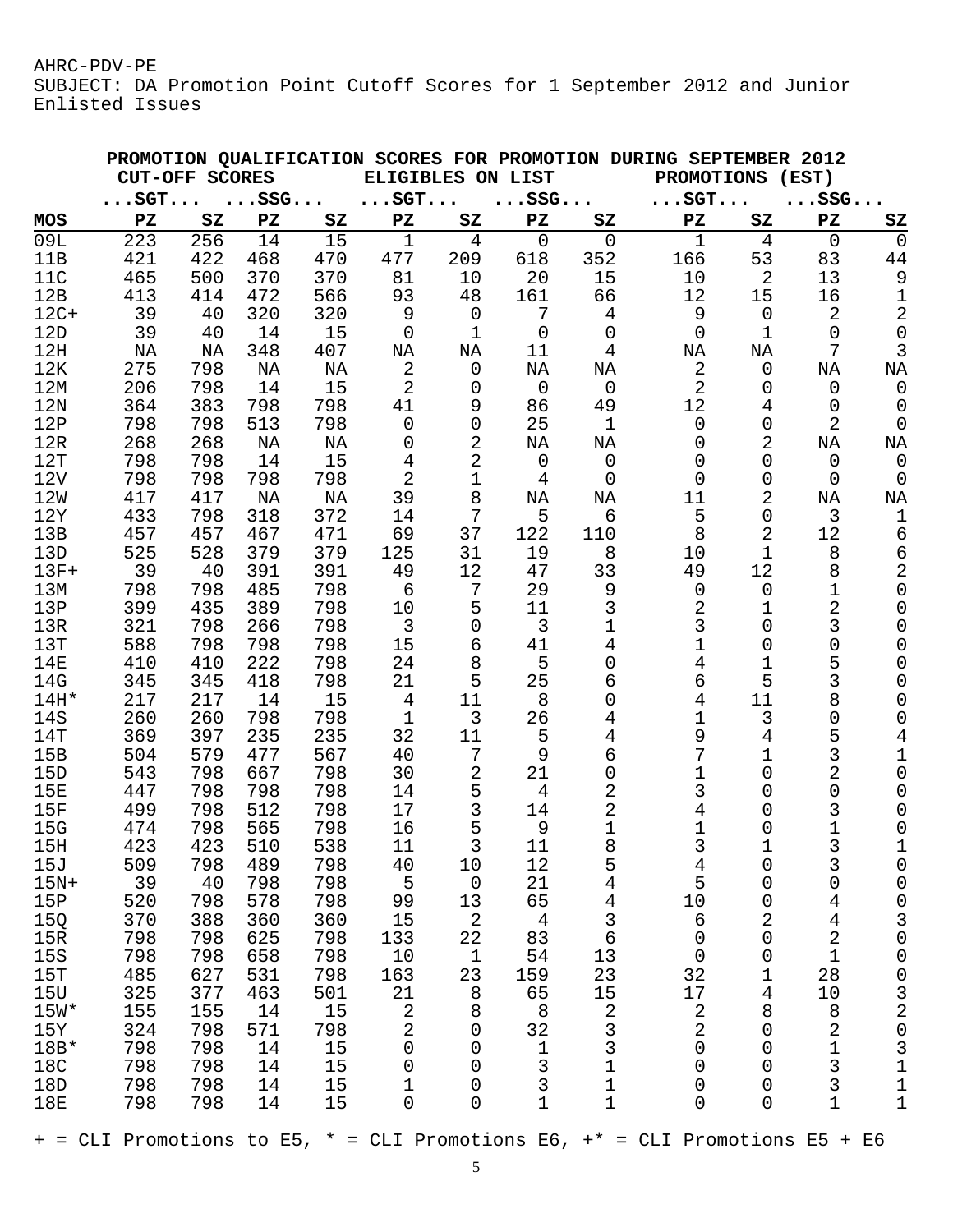SUBJECT: DA Promotion Point Cutoff Scores for 1 September 2012 and Junior Enlisted Issues

|                 |                        |                       |              |              |                |                                                |                        | PROMOTION QUALIFICATION SCORES FOR PROMOTION DURING SEPTEMBER |                   |                | 2012                   |                         |
|-----------------|------------------------|-----------------------|--------------|--------------|----------------|------------------------------------------------|------------------------|---------------------------------------------------------------|-------------------|----------------|------------------------|-------------------------|
|                 |                        | <b>CUT-OFF SCORES</b> |              |              |                | ELIGIBLES ON                                   | LIST                   |                                                               | <b>PROMOTIONS</b> |                | (EST)                  |                         |
|                 | $\ldots$ SGT. $\ldots$ |                       | $\ldots$ SSG |              | $\ldots$ SGT   |                                                | $\ldots$ SSG $\ldots$  |                                                               | $\ldots$ SGT      |                | $\ldots$ SSG $\ldots$  |                         |
| <b>MOS</b>      | PZ                     | SZ                    | PZ           | SZ           | PZ             | SZ                                             | $\mathbf{P}\mathbf{Z}$ | SZ                                                            | PZ                | SZ             | ${\bf P}{\bf Z}$       | SZ                      |
| $19D+$          | 39                     | 40                    | 466          | 466          | 58             | 27                                             | 259                    | 101                                                           | 58                | 27             | 28                     | 7                       |
| 19K             | 486                    | 494                   | 538          | 555          | 100            | 55                                             | 272                    | 67                                                            | 8                 | 2              | 21                     | 1                       |
| 25B             | 798                    | 798                   | 512          | 528          | 619            | 42                                             | 205                    | 50                                                            | 0                 | 0              | 8                      | 1                       |
| 25C             | 331                    | 331                   | 325          | 325          | 1              | 6                                              | 3                      | 5                                                             | 1                 | 6              | 1                      | 4                       |
| 25E             | 798                    | 798                   | 798          | 798          | 0              | 0                                              | 2                      | 0                                                             | 0                 | 0              | 0                      | 0                       |
| $25F+$          | 39                     | 40                    | 798          | 798          | 5              | 3                                              | 27                     | 4                                                             | 5                 | 3              | 0                      | 0                       |
| 25L<br>25M      | 451                    | 798                   | 649<br>591   | 798<br>798   | 26<br>15       | 8<br>$\mathbf 1$                               | 68                     | 9<br>6                                                        | 3<br>0            | 0<br>0         | 1<br>1                 | 0<br>0                  |
| 25N             | 798<br>330             | 798<br>386            | 412          | 412          | 6              | 5                                              | 20<br>21               | 11                                                            |                   | 3              | 1                      | $\mathbf 2$             |
| 25P             | 588                    | 798                   | 798          | 798          | 81             | 16                                             | 17                     | 2                                                             | 4<br>2            | 0              | 0                      | $\mathbf 0$             |
| 25Q             | 798                    | 798                   | 468          | 472          | 81             | 57                                             | 99                     | 40                                                            | 1                 | 0              | 18                     | 4                       |
| 25R             | 39                     | 40                    | 520          | 798          | 1              | 1                                              | 8                      | 6                                                             | 1                 | 1              | 2                      | 0                       |
| 25S             | 475                    | 475                   | 543          | 556          | 119            | 51                                             | 127                    | 35                                                            | 5                 | 10             | 8                      | $\overline{\mathbf{c}}$ |
| 25U             | 499                    | 510                   | 527          | 547          | 366            | 46                                             | 235                    | 69                                                            | 43                | 1              | 16                     | $\overline{2}$          |
| 25V             | 485                    | 485                   | 798          | 798          | 9              | 4                                              | 11                     | 2                                                             | 3                 | 2              | 0                      | $\mathbf 0$             |
| 27D             | 472                    | 472                   | 430          | 430          | 43             | 31                                             | 29                     | 25                                                            | 3                 | 4              | 6                      | 4                       |
| <b>29E</b>      | 798                    | 798                   | 798          | 798          | 0              | 0                                              | 41                     | 8                                                             | 0                 | 0              | 0                      | 0                       |
| 31B             | 475                    | 479                   | 575          | 590          | 489            | 55                                             | 491                    | 172                                                           | 79                | 8              | 41                     | 2                       |
| $31D+$          | 39                     | 40                    | 589          | 798          | 5              | 0                                              | 77                     | 14                                                            | 5                 | 0              | 3                      | 0                       |
| <b>31E</b>      | 280                    | 280                   | 293          | 798          | 14             | 10                                             | 12                     | 6                                                             | 4                 | 5              | 5                      | $\overline{0}$          |
| $35F+*$         | 39                     | 40                    | 14           | 15           | 38             | 26                                             | 13                     | 12                                                            | 38                | 26             | 13                     | 12                      |
| 35G             | 468                    | 500                   | 587          | 798          | 77             | 21                                             | 22                     | 21                                                            | 4                 | 1              | 1                      | 0                       |
| 35L             | 39                     | 40                    | 798          | 798          | $\overline{0}$ | $\mathbf 0$                                    | 69                     | 23                                                            | 0                 | 0              | 0                      | 0                       |
| 35M             | 270                    | 271                   | 431          | 431          | 17             | 15                                             | 11                     | 19                                                            | 14                | 13             | 0                      | 1                       |
| 35 <sub>N</sub> | 166                    | 167                   | 128          | 128          | 21             | 15                                             | 4                      | 11                                                            | 21                | 15             | 4                      | 11                      |
| 35P             | 798                    | 798                   | 798          | 798          | 4              | 2                                              | 8                      | 2                                                             | 0                 | 0              | 0                      | $\mathbf 0$             |
| $35$ PAD+ $*$   | 39                     | 40                    | 14           | 15           | 4              | $\overline{1}$                                 | 2                      | 0                                                             | 4                 | 1              | 2                      | $\Omega$                |
| 35PAE           | (SEE)                  | 35PAD) (SEE           |              | $35$ PAD $)$ | (SEE           | $35$ PAD $)$                                   | (SEE)                  | $35$ PAD $)$                                                  | (SEE              |                | 35PAD) (SEE35PAD)      |                         |
| 35PAN           | SEE                    | 35PAD) (SEE           |              | $35$ PAD $)$ | (SEE           | $35$ PAD $)$                                   | (SEE)                  | $35$ PAD $)$                                                  | SEE               |                | 35PAD) (SEE35PAD)      |                         |
| 35PAP           | SEE                    | 35PAD) (SEE           |              | $35$ PAD $)$ | SEE            | $35$ PAD $)$                                   | <b>SEE</b>             | $35$ PAD $)$                                                  | SEE               | $35$ PAD $)$ ( | SEE35PAD)              |                         |
| 35PAZ           | (SEE                   | $35$ PAD $)$          | SEE          | $35$ PAD $)$ | SEE            | $35$ PAD $)$                                   | SEE                    | $35$ PAD)                                                     | ( SEE             | 35PAD)         | SEE35PAD)              |                         |
| 35PCM           | 798                    | 798                   | 256          | 798          | 0              | 0                                              | 1                      | 0                                                             | 0                 | 0              | 1                      | 0                       |
| 35PDG           | (SEE)                  | 35PAD) (SEE           |              | 35PAD)       | (SEE           | $35$ PAD $)$                                   | (SEE)                  | $35$ PAD $)$                                                  | (SEE)             | 35PAD)(        | SEE35PAD)              |                         |
| $35$ PKP+       | 39                     | 40                    | 798          | 798          | 3              | 1                                              | 0                      | 0                                                             | 3                 | 1              | 0                      | 0                       |
| 35PLA           |                        |                       |              |              |                | (SEE 35PQB)(SEE 35PQB) (SEE 35PQB) (SEE 35PQB) |                        |                                                               |                   | (SEE 35PQB)    | SEE35PQB)              |                         |
| 35PPF           | 264                    | 264                   | 260          | 798          | $\Omega$       | 2                                              | $\mathbf 1$            | 0                                                             | 0                 | 2              | 1.                     | 0                       |
| 35PPU           | (SEE)                  | 35PPV) (SEE           |              | 35PPV)       |                | (SEE 35PPV)                                    |                        | (SEE 35PPV)                                                   |                   |                | (SEE 35PPV) (SEE35PPV) |                         |
| $35PPV+$        | 39                     | 40                    | 341          | 798          | $\mathbf{1}$   | 0                                              | 1                      | 0                                                             | $\mathbf 1$       | 0              | 1                      | 0                       |
| 35PPW           | (SEE)                  | 35PPV) (SEE           |              | 35PPV)       | (SEE)          | 35PPV)                                         | (SEE)                  | $35PPV$ )                                                     | (SEE)             | 35PPV)         | SEE35PPV)              |                         |
| 35PQB           | 377                    | 377                   | 310          | 310          | 11             | 2                                              | 3                      | 4                                                             | 3                 | 1              | 1                      | 4                       |
| 35PRU*          | 381                    | 798                   | 14           | 15           | $\mathbf 1$    | 0                                              | 1                      | 0                                                             | 1                 | 0              | 1                      | $\mathbf 0$             |
| 35S             | 798                    | 798                   | 798          | 798          | 4              | $\overline{2}$                                 | 14                     | 9                                                             | 0                 | 0              | 0                      | 0                       |
| 35T             | 798                    | 798                   | 798          | 798          | 48             | 12                                             | 23                     | 9                                                             | 0                 | 0              | 0                      | 0                       |
| 36B             | 629                    | 798                   | 580          | 798          | 164            | 22                                             | 64                     | 9                                                             | 16                | 0              | 13                     | $\mathsf 0$             |
| $37F+$          | 39                     | 40                    | 798          | 798          | 5              | 3                                              | 82                     | 31                                                            | 5                 | 3              | 0                      | $\mathbf 0$             |
| 38B             | ΝA                     | ΝA                    | 14           | 15           | NA             | ΝA                                             | 0                      | 0                                                             | ΝA                | ΝA             | $\overline{0}$         | 0                       |
| 42A             | 668                    | 798                   | 591          | 595          | 864            | 69                                             | 546                    | 116                                                           | 5                 | 0              | 35                     | 9                       |
| 42R             | 526                    | 529                   | 543          | 599          | 66             | 35                                             | 105                    | 49                                                            | 5                 | 5              | 14                     | $\mathbf 1$             |
| $46Q+$          | 39                     | 40                    | 451          | 798          | 4              | $\mathbf{1}$                                   | 18                     | 6                                                             | 4                 | $\mathbf 1$    | 2                      | $\mathbf 0$             |
|                 |                        |                       |              |              |                |                                                |                        |                                                               |                   |                |                        |                         |

 $+$  = CLI Promotions to E5,  $*$  = CLI Promotions E6,  $+$  = CLI Promotions E5 + E6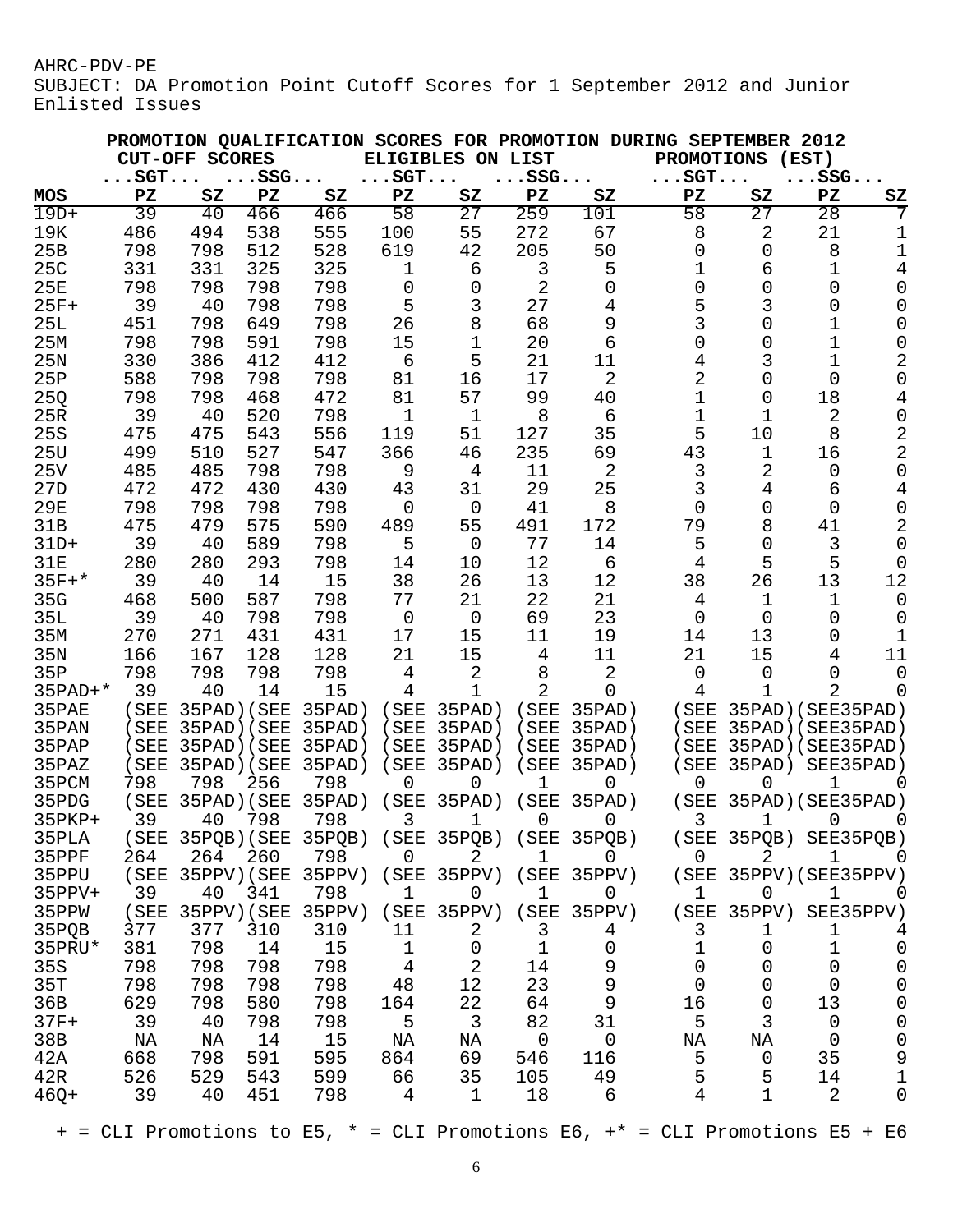SUBJECT: DA Promotion Point Cutoff Scores for 1 September 2012 and Junior Enlisted Issues

| PROMOTION QUALIFICATION SCORES FOR PROMOTION DURING SEPTEMBER 2012<br><b>CUT-OFF SCORES</b><br>ELIGIBLES ON LIST<br><b>PROMOTIONS</b><br>(EST) |              |                        |              |                        |                        |                        |                        |                |                                                                                   |                        |                        |                        |
|------------------------------------------------------------------------------------------------------------------------------------------------|--------------|------------------------|--------------|------------------------|------------------------|------------------------|------------------------|----------------|-----------------------------------------------------------------------------------|------------------------|------------------------|------------------------|
|                                                                                                                                                | $\ldots$ SGT |                        | $\ldots$ SSG |                        | $\ldots$ SGT           |                        | $\ldots$ SSG           |                | $\ldots$ SGT                                                                      |                        | $\ldots$ SSG $\ldots$  |                        |
| MOS                                                                                                                                            | PZ           | $\mathbf{S}\mathbf{Z}$ | PZ           | $\mathbf{S}\mathbf{Z}$ | $\mathbf{P}\mathbf{Z}$ | $\mathbf{S}\mathbf{Z}$ | $\mathbf{P}\mathbf{Z}$ | $S_{Z}$        | $\mathbf{P}\mathbf{Z}$                                                            | $\mathbf{S}\mathbf{Z}$ | $\mathbf{P}\mathbf{Z}$ | $\mathbf{S}\mathbf{Z}$ |
| 46R                                                                                                                                            | 39           | 40                     | 411          | 798                    | 0                      | $\overline{0}$         | 8                      | 4              | 0                                                                                 | $\overline{0}$         | 1                      | $\Omega$               |
| 51C                                                                                                                                            | NA           | ΝA                     | 14           | 15                     | ΝA                     | NA                     | $\mathbf 1$            | $\overline{0}$ | ΝA                                                                                | NA                     | 1                      | 0                      |
| 56M                                                                                                                                            | 429          | 429                    | 664          | 798                    | 22                     | 11                     | 91                     | 23             | $\mathbf 0$                                                                       | 3                      | 1                      | 0                      |
| 68A                                                                                                                                            | 604          | 798                    | 599          | 798                    | 50                     | 6                      | 66                     | 7              | 3                                                                                 | 0                      | 2                      | 0                      |
| 68D                                                                                                                                            | 561          | 798                    | 574          | 798                    | 69                     | 6                      | 48                     | 7              | 3                                                                                 | 0                      | 3                      | 0                      |
| 68E                                                                                                                                            | 670          | 798                    | 798          | 798                    | 153                    | 4                      | 89                     | 12             |                                                                                   | 0                      | 0                      | 0                      |
| 68G                                                                                                                                            | 798          | 798                    | 691          | 798                    | 49                     | 5                      | 65                     | 9              | 0                                                                                 | 0                      | 3                      | 0                      |
| 68H                                                                                                                                            | 590          | 798                    | 798          | 798                    | 15                     | $\overline{2}$         | 9                      | 1              | 2                                                                                 | 0                      | 0                      | 0                      |
| 68J                                                                                                                                            | 571          | 571                    | 597          | 798                    | 69                     | 7                      | 58                     | 7              | 2                                                                                 | 1                      | 3                      | 0                      |
| 68K                                                                                                                                            | 637          | 637                    | 798          | 798                    | 212                    | 17                     | 132                    | 15             | 0                                                                                 | 1                      | 0                      | 0                      |
| 68M                                                                                                                                            | 497          | 798                    | 798          | 798                    | 12                     | 1                      | 10                     | 2              | 2                                                                                 | 0                      | 0                      | 0                      |
| 68P                                                                                                                                            | 615          | 798                    | 606          | 798                    | 95                     | 6                      | 55                     | 4              | 2                                                                                 | 0                      | 1                      | 0                      |
| 68Q                                                                                                                                            | 440          | 453                    | 798          | 798                    | 18                     | 1                      | 20                     | 5              | 2                                                                                 | 1                      | 0                      | 0                      |
| 68R                                                                                                                                            | 548          | 798                    | 562          | 798                    | 66                     | 8                      | 89                     | 9              | 2                                                                                 | 0                      | 3                      | 0                      |
| 68S                                                                                                                                            | 469          | 520                    | 518          | 552                    | 27                     | 6                      | 22                     | 6              | 6                                                                                 | 1                      | 4                      | 1                      |
| 68T                                                                                                                                            | 604          | 798                    | 559          | 601                    | 37                     | 4                      | 43                     | 4              | 2                                                                                 | 0                      | 4                      | 1                      |
| $68V +$                                                                                                                                        | 39           | 40                     | 622          | 798                    | 1                      | 0                      | 36                     | 0              | 1                                                                                 | 0                      | 3                      | $\mathbf 0$            |
| 68W                                                                                                                                            | 557          | 558                    | 657          | 666                    | 839                    | 315                    | 929                    | 202            | 62                                                                                | 17                     | 22                     | 1                      |
| 68X                                                                                                                                            | 296          | 296                    | 437          | 437                    | 7                      | 7                      | 23                     | 9              | 4                                                                                 | 5                      | 4                      | $\mathbf 2$            |
| 74D                                                                                                                                            | 587          | 589                    | 602          | 798                    | 272                    | 93                     | 406                    | 82             | 8                                                                                 | 2                      | 15                     | $\mathsf 0$            |
| 79R                                                                                                                                            | NA           | NA                     | 14           | 15                     | NA                     | NA                     | 3                      | 0              | ΝA                                                                                | ΝA                     | 3                      | 0                      |
| 79S                                                                                                                                            | NA           | NA                     | 466          | 798                    | NA                     |                        | 7                      |                |                                                                                   | NA                     | 3                      |                        |
| 88H                                                                                                                                            |              | 798                    | 798          | 798                    | 66                     | NA<br>$\overline{4}$   | 120                    | 2<br>6         | NA                                                                                |                        | 0                      | 0                      |
|                                                                                                                                                | 600          |                        |              |                        |                        |                        |                        |                | 4                                                                                 | 0                      |                        | 0                      |
| <b>88K</b>                                                                                                                                     | 458          | 463                    | 547          | 798                    | 24                     | 4                      | 18                     | 1              | 6                                                                                 | 1                      | 3                      | 0                      |
| 88L                                                                                                                                            | 454          | 454                    | 240          | 798                    | 2                      | 1                      | 2                      | 1              | 2                                                                                 | 1                      | 2                      | $\mathbf 0$            |
| 88M                                                                                                                                            | 591          | 601                    | 672          | 675                    | 848                    | 94                     | 798                    | 71             | 27                                                                                | 4                      | 7                      | 1                      |
| 88N                                                                                                                                            | 523          | 798                    | 524          | 526                    | 56                     | 13                     | 71                     | 12             | 7                                                                                 | 0                      | 7                      | 1                      |
| $89A+$                                                                                                                                         | 39           | 40                     | ΝA           | NA                     | $\mathbf 1$            | 2                      | NA                     | NA             | 1                                                                                 | 2                      | NA                     | NA                     |
| 89B                                                                                                                                            | 494          | 568                    | 493          | 798                    | 68                     | 9                      | 55                     | 9              | 4                                                                                 | 1                      | $\overline{4}$         | $\overline{0}$         |
| 89D*                                                                                                                                           | 415          | 415                    | 14           | 15                     | 36                     | 20                     | 16                     | 12             | 8                                                                                 | 7                      | 16                     | 12                     |
| 91A                                                                                                                                            | 270          | 305                    | 617          | 798                    | 3                      | 4                      | 37                     | 2              | 3                                                                                 | 4                      | $\mathbf{1}$           | $\mathbf 0$            |
| 91B                                                                                                                                            | 592          | 798                    | 654          | 676                    | 740                    | 77                     | 1016                   | 78             | 8                                                                                 | 0                      | 24                     | 1                      |
| 91C                                                                                                                                            | 518          | 798                    | 798          | 798                    | 62                     | 15                     | 181                    | 11             | 5                                                                                 | 0                      | $\overline{0}$         | 0                      |
| 91D                                                                                                                                            | 798          | 798                    | 585          | 798                    | 50                     | 31                     | 164                    | 24             | 0                                                                                 | 0                      | 10                     | $\mathsf 0$            |
| 91E                                                                                                                                            | 152          | 191                    | 798          | 798                    | 5                      | 4                      | 72                     | 7              | 5                                                                                 | 4                      | $\overline{0}$         | 0                      |
| 91F                                                                                                                                            | 214          | 214                    | ΝA           | ΝA                     | 5                      | 4                      | ΝA                     | ΝA             | 5                                                                                 | 4                      | ΝA                     | ΝA                     |
| 91G                                                                                                                                            | 798          | 798                    | ΝA           | ΝA                     | 22                     | $\mathbf{1}$           | ΝA                     | ΝA             | 0                                                                                 | 0                      | ΝA                     | ΝA                     |
| 91H                                                                                                                                            | 798          | 798                    | 798          | 798                    | 83                     | 15                     | 132                    | 6              | 0                                                                                 | 0                      | $\overline{0}$         | $\overline{0}$         |
| 91J                                                                                                                                            | 798          | 798                    | ΝA           | ΝA                     | 92                     | 11                     | ΝA                     | ΝA             | 0                                                                                 | 0                      | ΝA                     | ΝA                     |
| 91K                                                                                                                                            | 798          | 798                    | 500          | 798                    | 14                     | $\overline{2}$         | 61                     | 10             | 0                                                                                 | 0                      | 9                      | $\mathbf 0$            |
| 91L                                                                                                                                            | 798          | 798                    | 798          | 798                    | 33                     | 14                     | 55                     | 3              | 0                                                                                 | 0                      | 0                      | 0                      |
| 91M                                                                                                                                            | 222          | 459                    | 604          | 798                    | 5                      | 2                      | 59                     | 8              | 5                                                                                 | 2                      | 1                      | $\overline{0}$         |
| $91P+$                                                                                                                                         | 39           | 40                     | 500          | 798                    | $1\,$                  | $\overline{0}$         | 2                      | $\overline{0}$ | 1                                                                                 | 0                      | 1                      | $\overline{0}$         |
| 91S                                                                                                                                            | 287          | 287                    | 798          | 798                    | $\epsilon$             | $\mathbf{1}$           | 2                      | $\mathbf 1$    | 6                                                                                 | 1                      | 0                      | $\overline{0}$         |
| 92A                                                                                                                                            | 542          | 542                    | 661          | 661                    | 294                    | 69                     | 594                    | 74             | 8                                                                                 | 2                      | 21                     | 1                      |
|                                                                                                                                                |              |                        |              |                        |                        |                        |                        |                | $+$ = CLI Promotions to E5, $*$ = CLI Promotions E6, $+$ = CLI Promotions E5 + E6 |                        |                        |                        |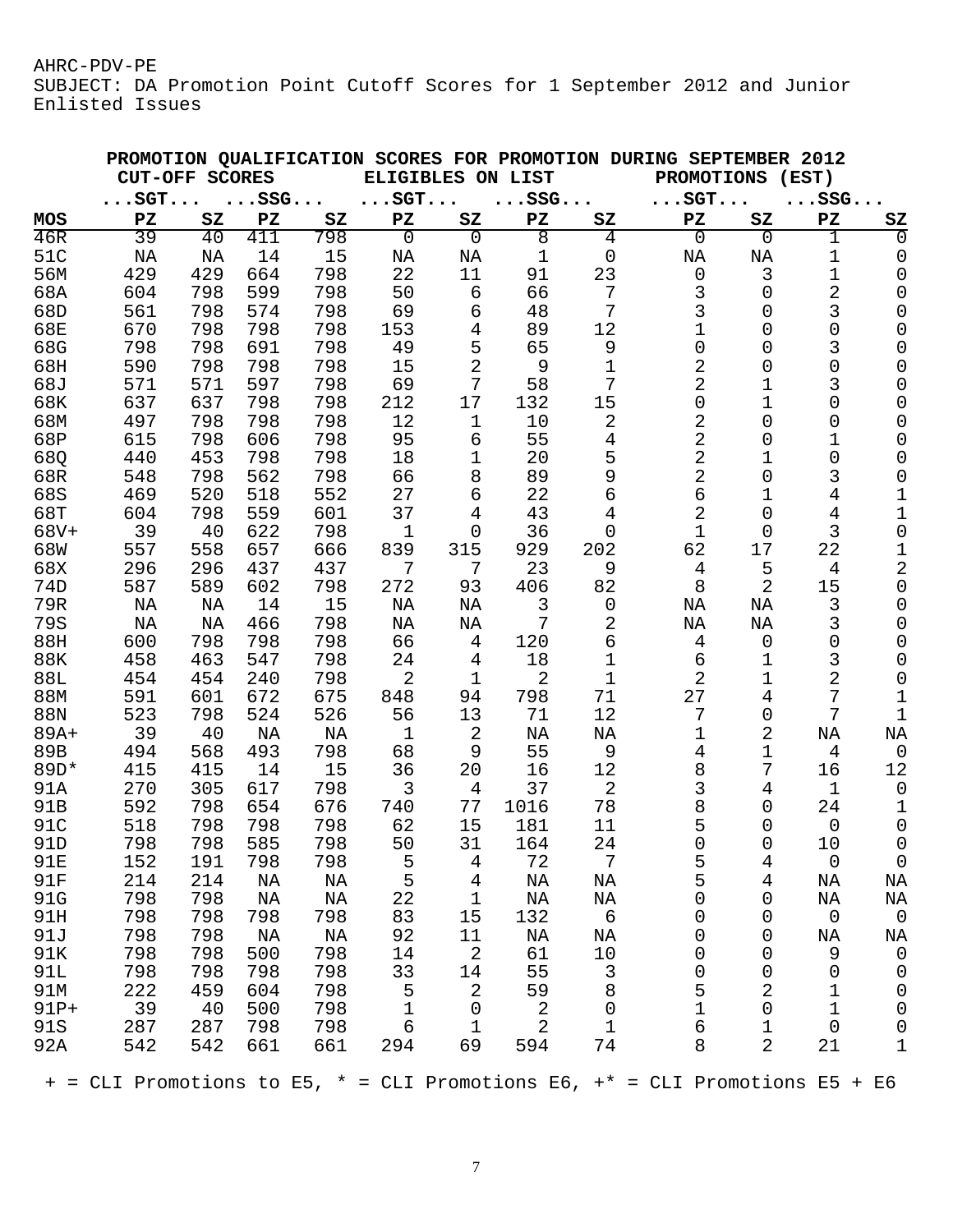SUBJECT: DA Promotion Point Cutoff Scores for 1 September 2012 and Junior Enlisted Issues

|                 | <b>PROMOTION</b><br><b>CUT-OFF</b> |     | <b>SCORES</b> | <b>QUALIFICATION</b> | <b>SCORES</b><br><b>ELIGIBLES</b> |      | FOR PROMOTION<br>LIST<br>ON |      | <b>DURING</b><br><b>PROMOTIONS</b> | <b>SEPTEMBER</b> | 2012<br>(EST)           |     |
|-----------------|------------------------------------|-----|---------------|----------------------|-----------------------------------|------|-----------------------------|------|------------------------------------|------------------|-------------------------|-----|
|                 | $\ldots$ SGT $\ldots$              |     | $\ldots$ SSG  |                      | $\ldots$ SGT $\ldots$             |      | $\ldots$ SSG $\ldots$       |      | $\ldots$ SGT $\ldots$              |                  | $.SSG.$                 |     |
| MOS             | PZ                                 | SZ  | PZ            | SZ                   | PZ                                | SZ   | PZ                          | SZ   | PZ                                 | SZ               | $\mathbf{P} \mathbf{Z}$ | SZ  |
| 92F             | 798                                | 798 | 739           | 798                  | 492                               | 56   | 570                         | 44   | 0                                  | 0                |                         |     |
| 92G             | 546                                | 551 | 661           | 798                  | 253                               | 50   | 412                         | 30   | 10                                 | 2                | 14                      |     |
| 92L             | 798                                | 798 | 798           | 798                  | 5                                 | 2    | 18                          |      | 0                                  |                  | O                       |     |
| 92M             | 445                                | 798 | 494           | 494                  | 14                                | 4    | 11                          | 9    |                                    |                  |                         |     |
| 92R             | 588                                | 798 | 579           | 579                  | 109                               | 20   | 74                          | 8    | 5                                  |                  |                         |     |
| 92S             | 798                                | 798 | 798           | 798                  | 60                                | 6    | 44                          | 6    |                                    |                  |                         |     |
| 92W             | 798                                | 798 | 798           | 798                  | 120                               | 7    | 126                         |      |                                    | O                |                         |     |
| 92Y             | 484                                | 543 | 590           | 603                  | 364                               | 55   | 624                         | 141  | 67                                 | 2                | 30                      |     |
| 94A             | 520                                | 798 | 413           | 798                  | 29                                | 5    | 8                           |      | 4                                  | 0                | 6                       |     |
| 94 <sub>D</sub> | 405                                | 409 | 455           | 455                  | 4                                 | 2    | O                           |      |                                    |                  |                         |     |
| 94日             | 798                                | 798 | 660           | 798                  | 145                               | 15   | 69                          | 6    |                                    |                  |                         |     |
| 94F             | 622                                | 798 | 798           | 798                  | 80                                | 9    | 73                          | 9    |                                    |                  |                         |     |
| 94H             | 798                                | 798 | 798           | 798                  | 23                                | 6    | 2                           |      |                                    |                  |                         |     |
| 94M*            | 379                                | 798 | 14            | 15                   | 10                                |      | 2                           |      |                                    |                  |                         |     |
| 94P             | 798                                | 798 | 798           | 798                  |                                   |      | 2                           | 4    |                                    |                  |                         |     |
| 94R             | 798                                | 798 | 798           | 798                  | 14                                |      | 16                          |      |                                    |                  |                         |     |
| 94S             | 398                                | 798 | 289           | 289                  | 5                                 |      |                             |      |                                    |                  |                         |     |
| 94T             | 798                                | 798 | 798           | 798                  |                                   |      | 2                           |      |                                    |                  |                         |     |
| 94Y             | 798                                | 798 | 798           | 798                  | 21                                |      |                             |      |                                    | 0                | 0                       |     |
| <b>TOTALS</b>   |                                    |     |               |                      | 11391                             | 2337 | 12591                       | 2749 | 1078                               | 350              | 758                     | 190 |

+ = CLI Promotions to E5, \* = CLI Promotions E6, +\* = CLI Promotions E5 + E6

### 1. **STAR MOSs**

The STAR MOS listing is a management tool. These are MOSs in which more Soldiers may have been promoted on 1 September 2012 if more had been reflected on AHRCOM's PERDB with an eligible date and promotion point score. Soldiers possessing an MOS listed as a STAR MOS are still required to meet or exceed an announced cutoff score.

#### **SGT**

12D, 25F, 25R, 31D, 35F, 35L, 37F, 46R, 68V, 89A, 91P

### **SSG**

09L, 12D, 12M, 12T, 18B, 18C, 18D, 18E, 38B, 51C, 79R, 89D

**NOTE:** Soldiers holding a STAR MOS should be given a high priority for WLC attendance due to increased promotion potential.